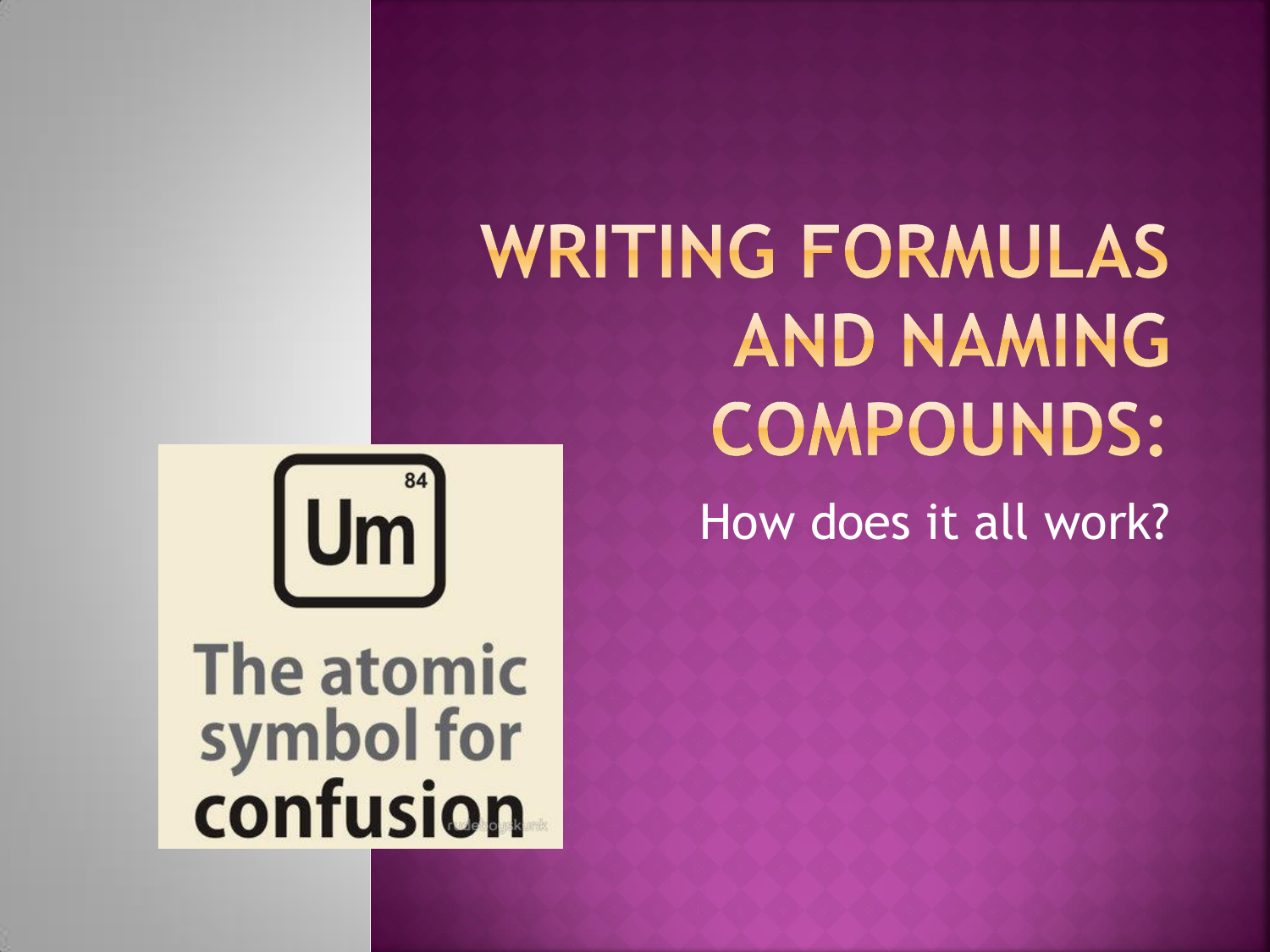### NAMING A COMPOUND DEPENDS UPON WHAT TYPES OF ELEMENTS ARE IN THE COMPOUND!

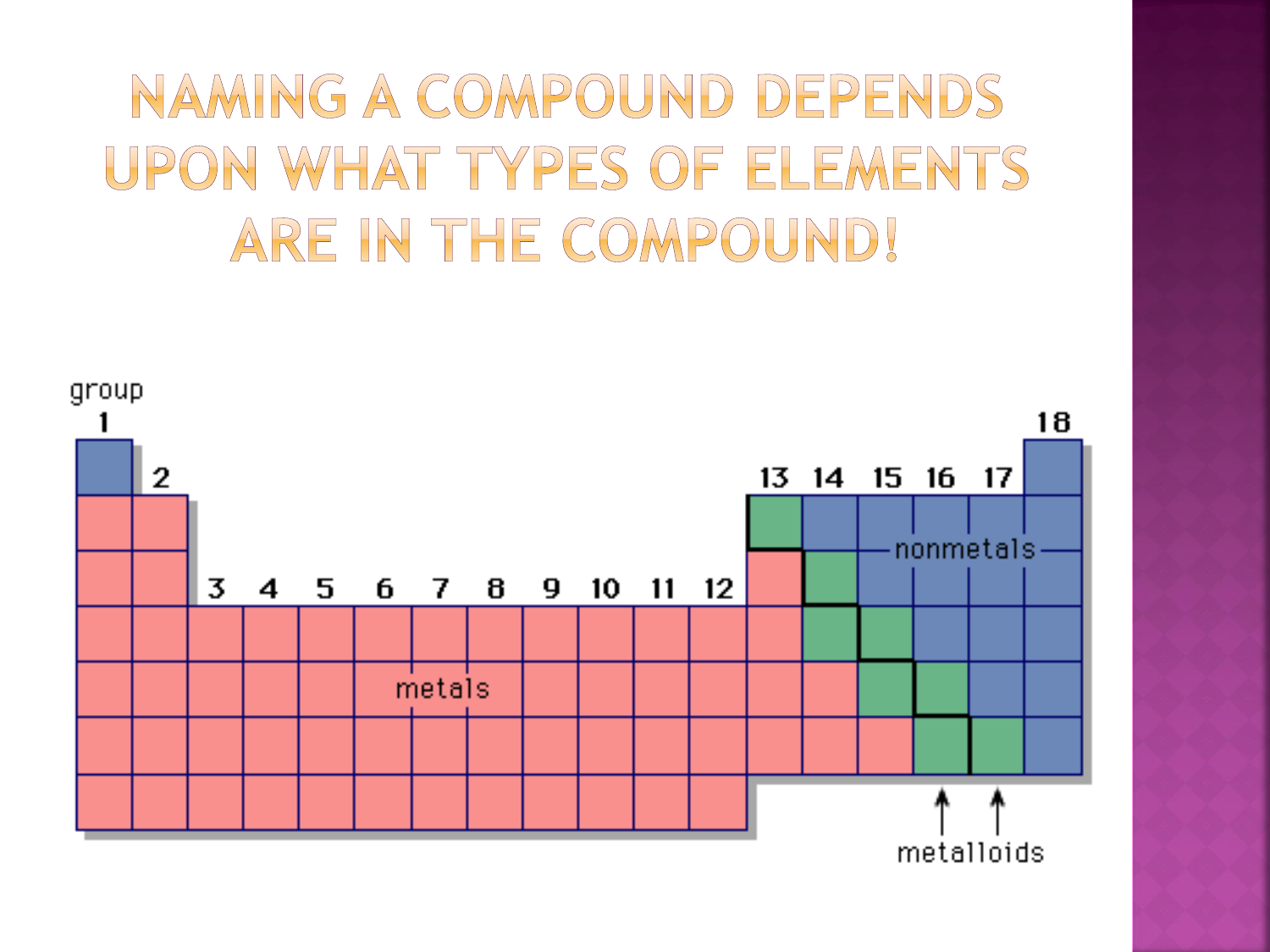WITH YOUR NEIGHBOR, FIND PATTERNS IN NAMING FOR THE FOLLOWING:

| <b>Name</b>                    | Formula                        |
|--------------------------------|--------------------------------|
| carbon monoxide                | CO                             |
| iron(III) bromide              | FeBr <sub>3</sub>              |
| dinitrogen tetrasulfide        | $N_2S_4$                       |
| phosphorous pentachloride PCl5 |                                |
| calcium phosphide              | Ca <sub>3</sub> P <sub>2</sub> |
| boron trijodide                | Bl <sub>3</sub>                |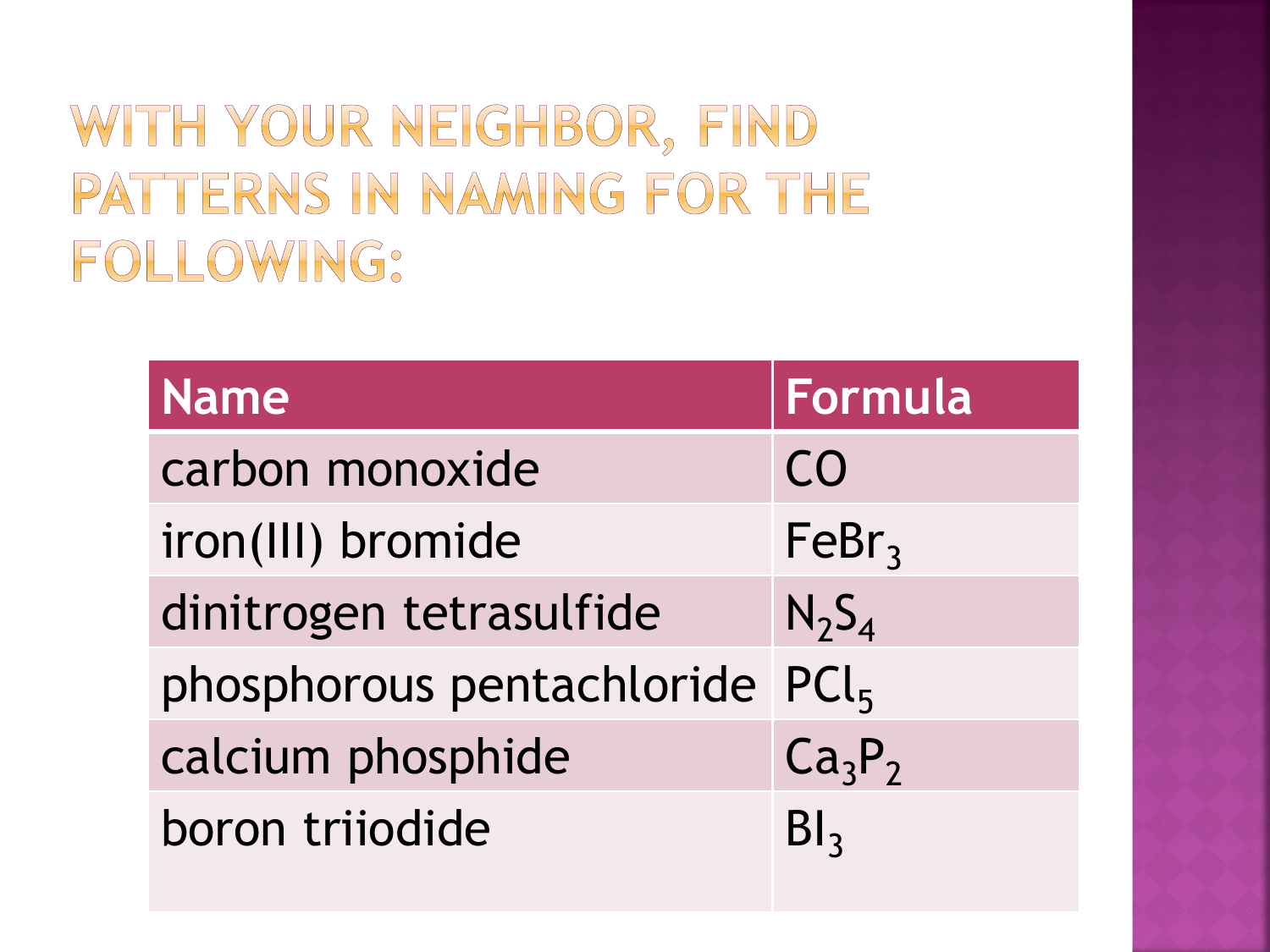# TWO TYPES OF COMPOUNDS

#### Molecular (covalent) compounds

- **Share electrons**
- Non-metal bonded to non-metal
- **Use prefixes in the name**
- **Prefixes determine subscripts in formula**

#### • Ionic compounds

- One atom donates electrons; the other accepts
- **Metal bonded to non-metal**
- **Do not use prefixes in the name**
- **EXA** Charges determine how to write the formula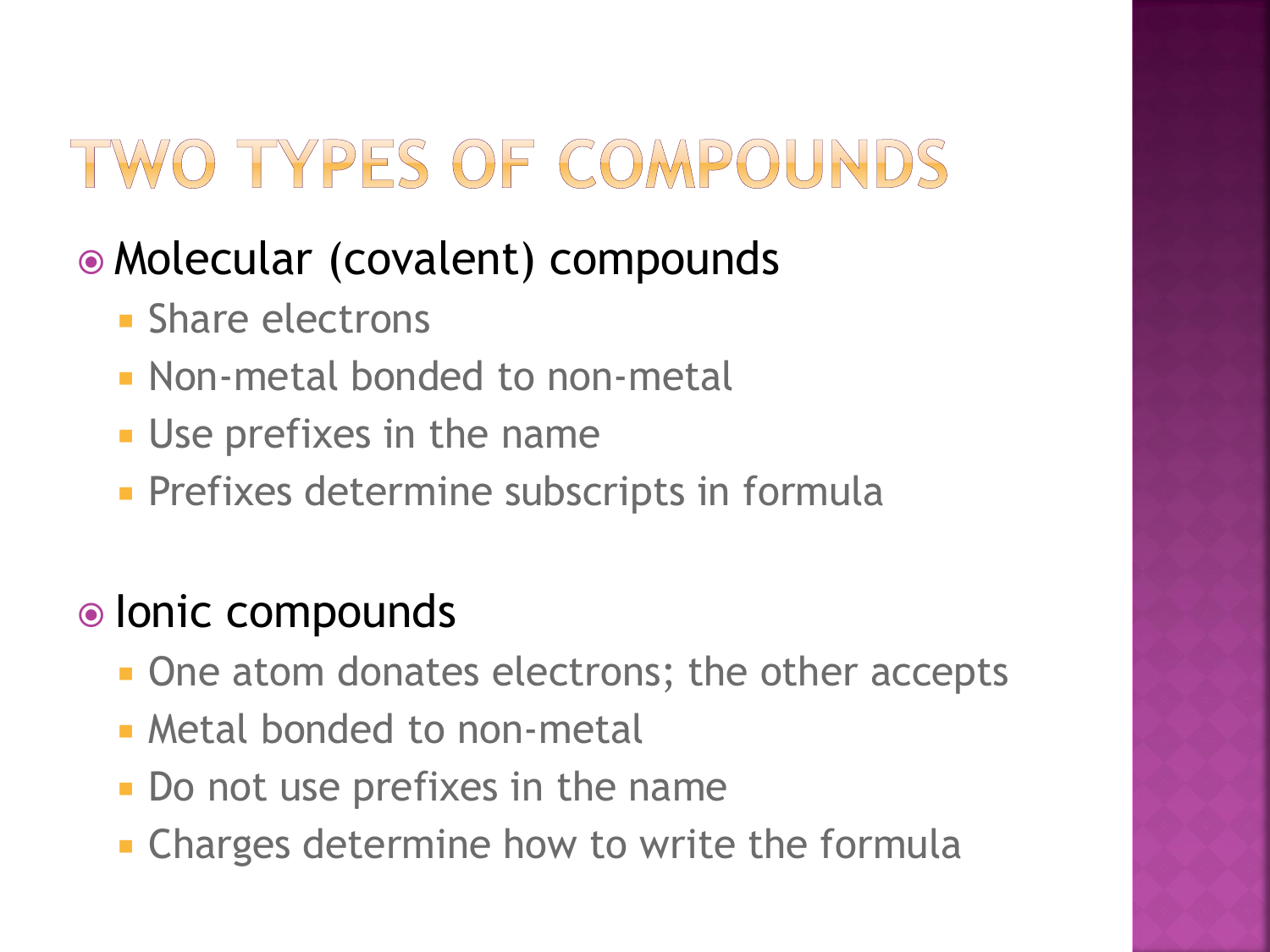#### LET'S TRY SOME EXAMPLES!

 $\bullet$  H<sub>2</sub>O

**⊙CaS** 

 $\odot$  N<sub>2</sub>O<sub>4</sub>

 $\odot$  K<sub>3</sub>P

dihydrogen monoxide calcium sulfide dinitrogen tetroxide potassium phosphide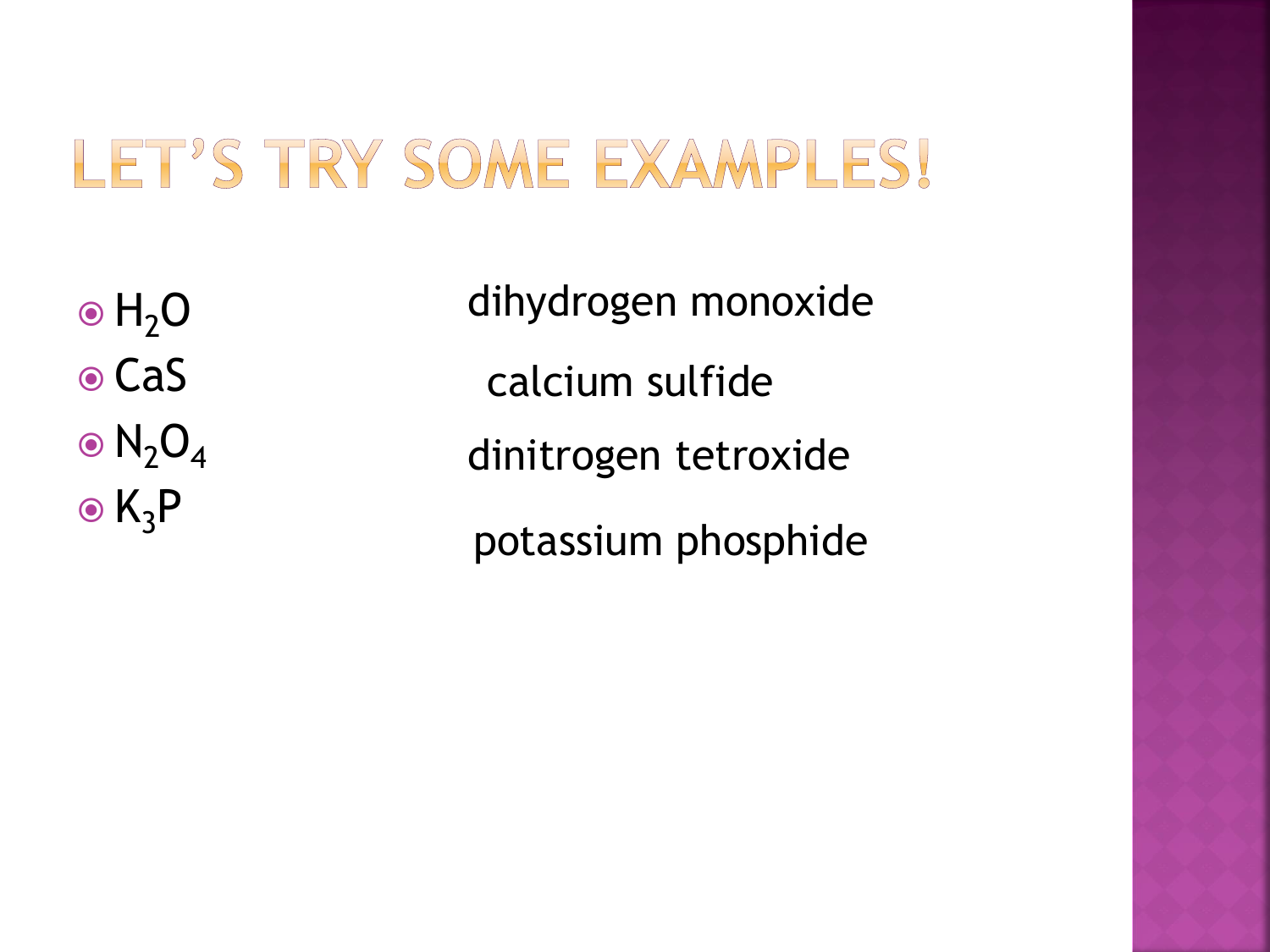# PRACTICE NAMING THESE!!

- 1.  $Cl<sub>2</sub>O$
- 2.  $Na<sub>2</sub>O$
- 3. KCl
- 4.  $PH_3$
- 5. Li<sub>2</sub>Se
- 6.  $N_2O_5$
- 7.  $Al_2O_3$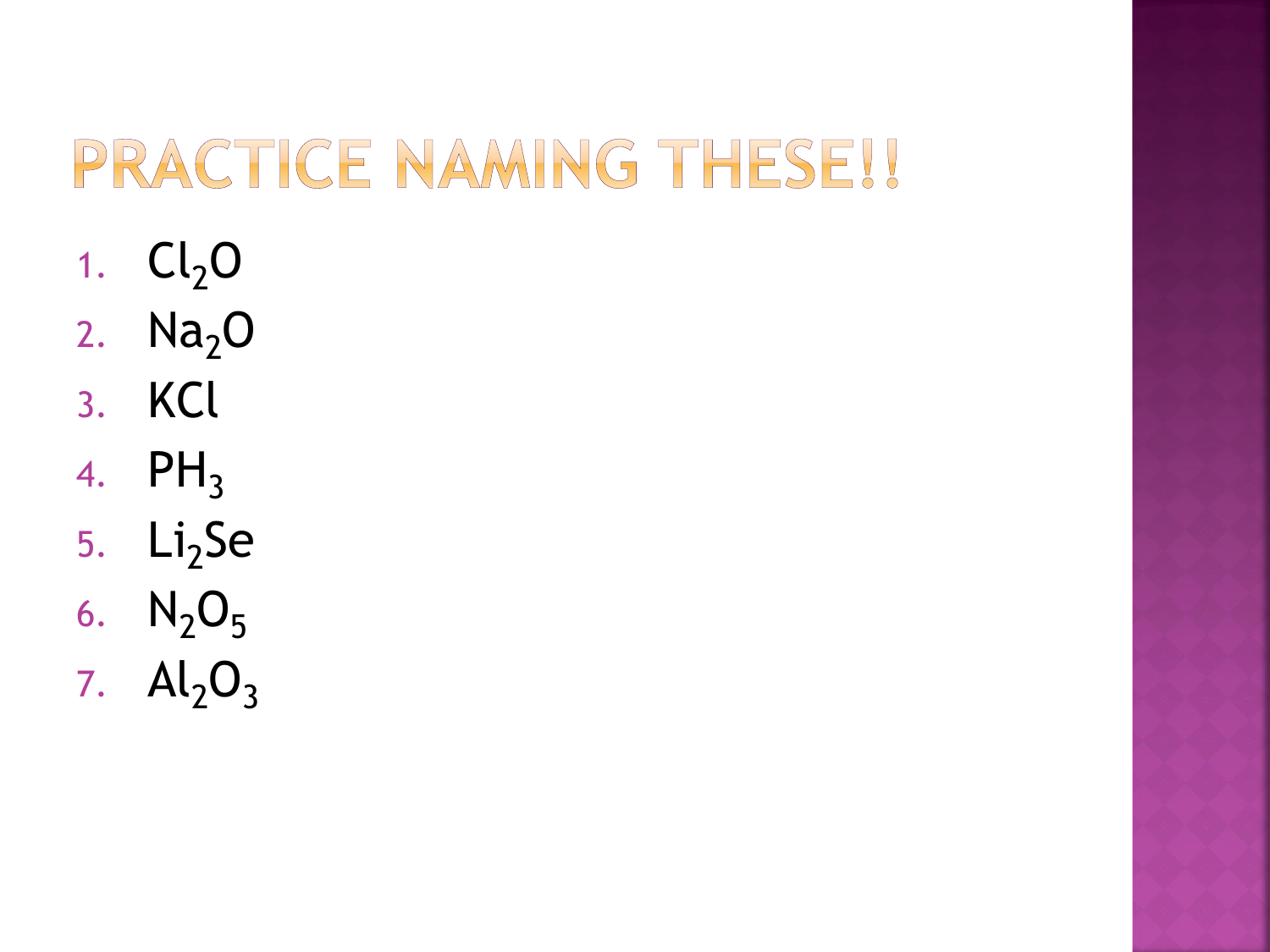# **METALS VS. NONMETALS**

- **Metals** generally lose electrons to become **cations** (positively charged ions)
- **Nonmetals** can gain electrons to become **anions** (negatively charged ions)
- An **ion** is any atom or group of atoms with a charge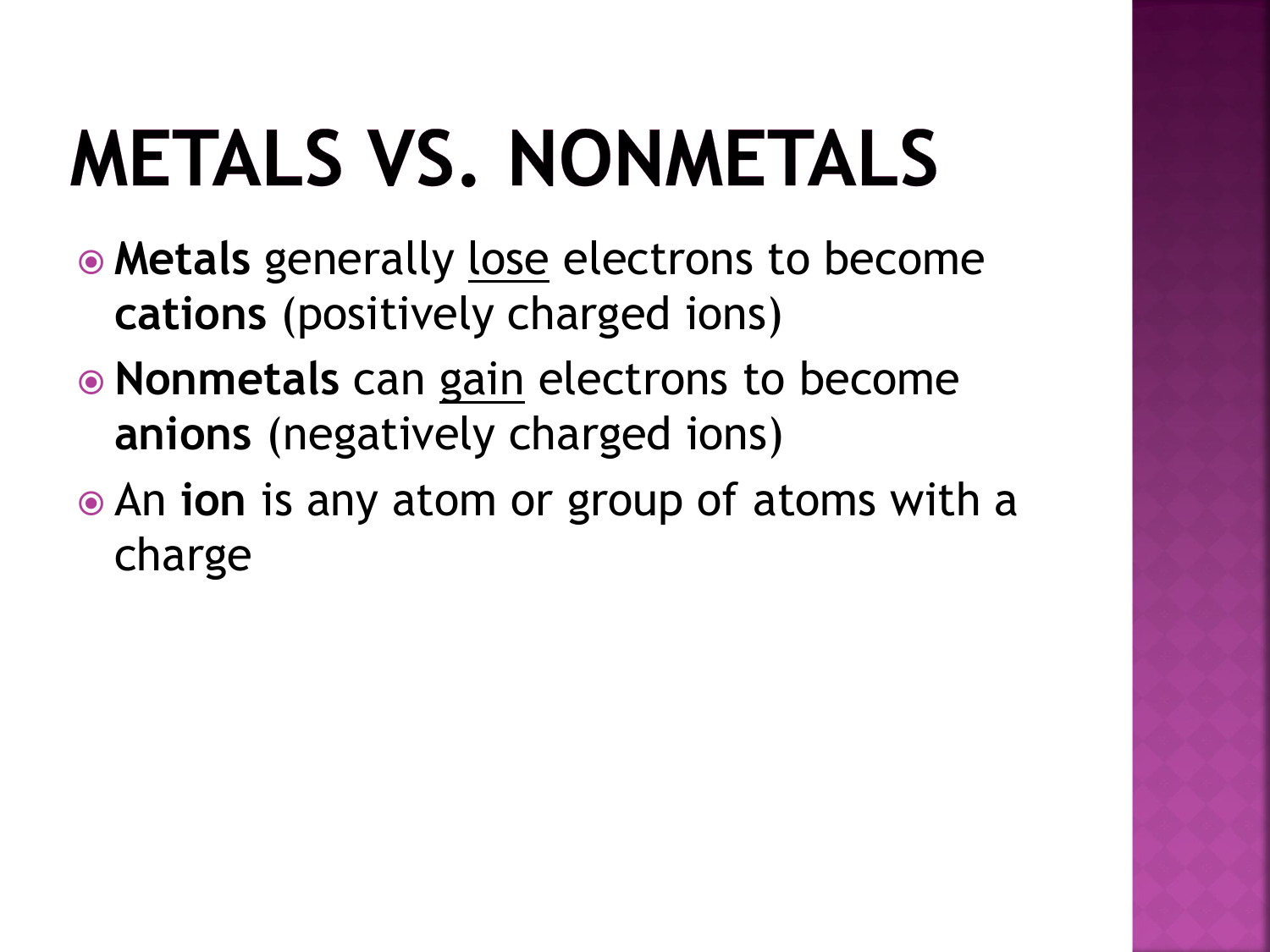### CHARGES

- Group 1: 1+
- Group 2: 2+
- Group 13: 3+
- Group 15: 3-
- Group 16: 2-
- Group 17: 1-
- (Group 18: 0)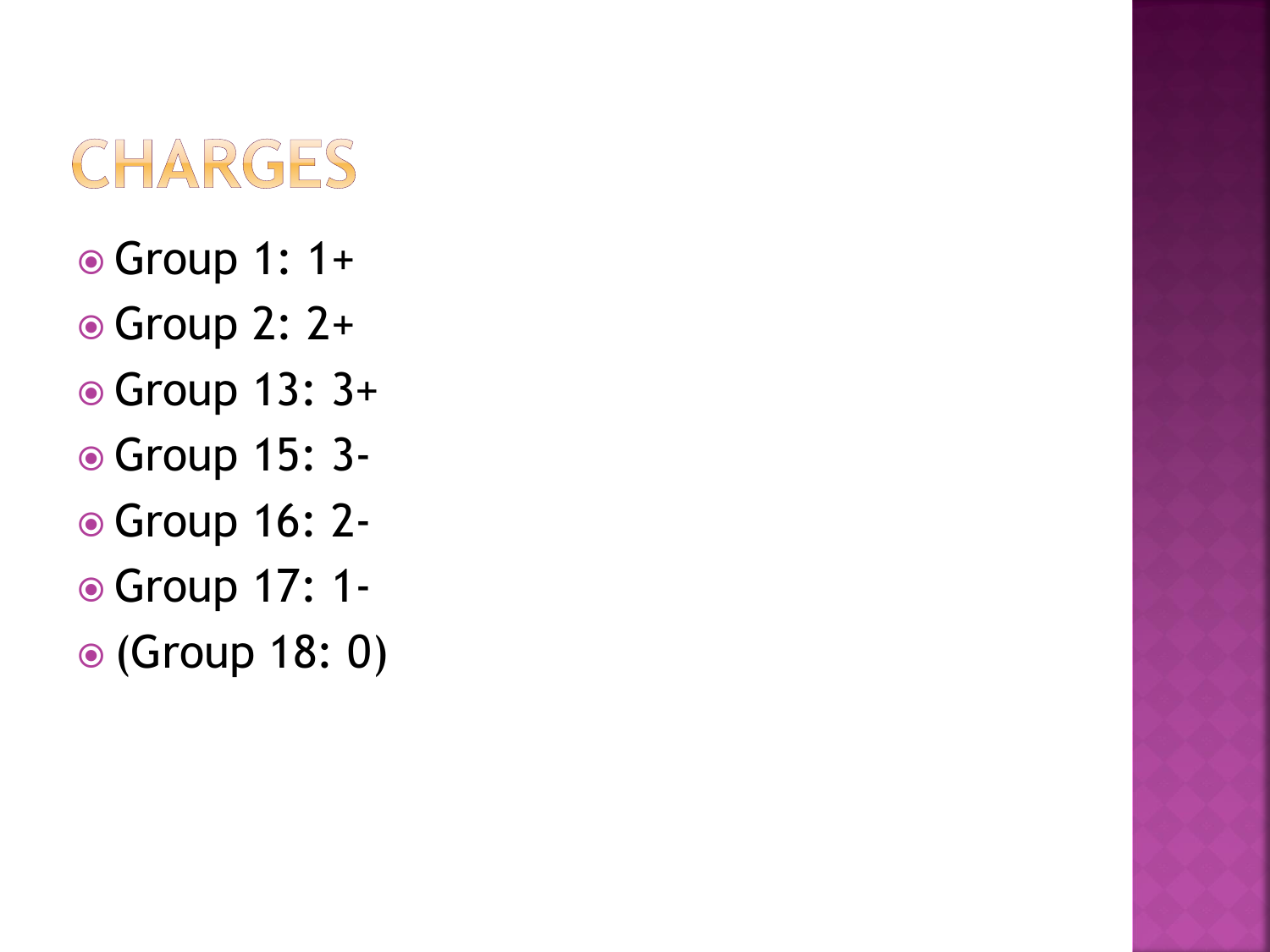#### LET'S TRY SOME EXAMPLES!

• calcium bromide silicon tetrafluoride magnesium selenide carbon monoxide

 $CaBr<sub>2</sub>$  $SiF<sub>4</sub>$ MgSe CO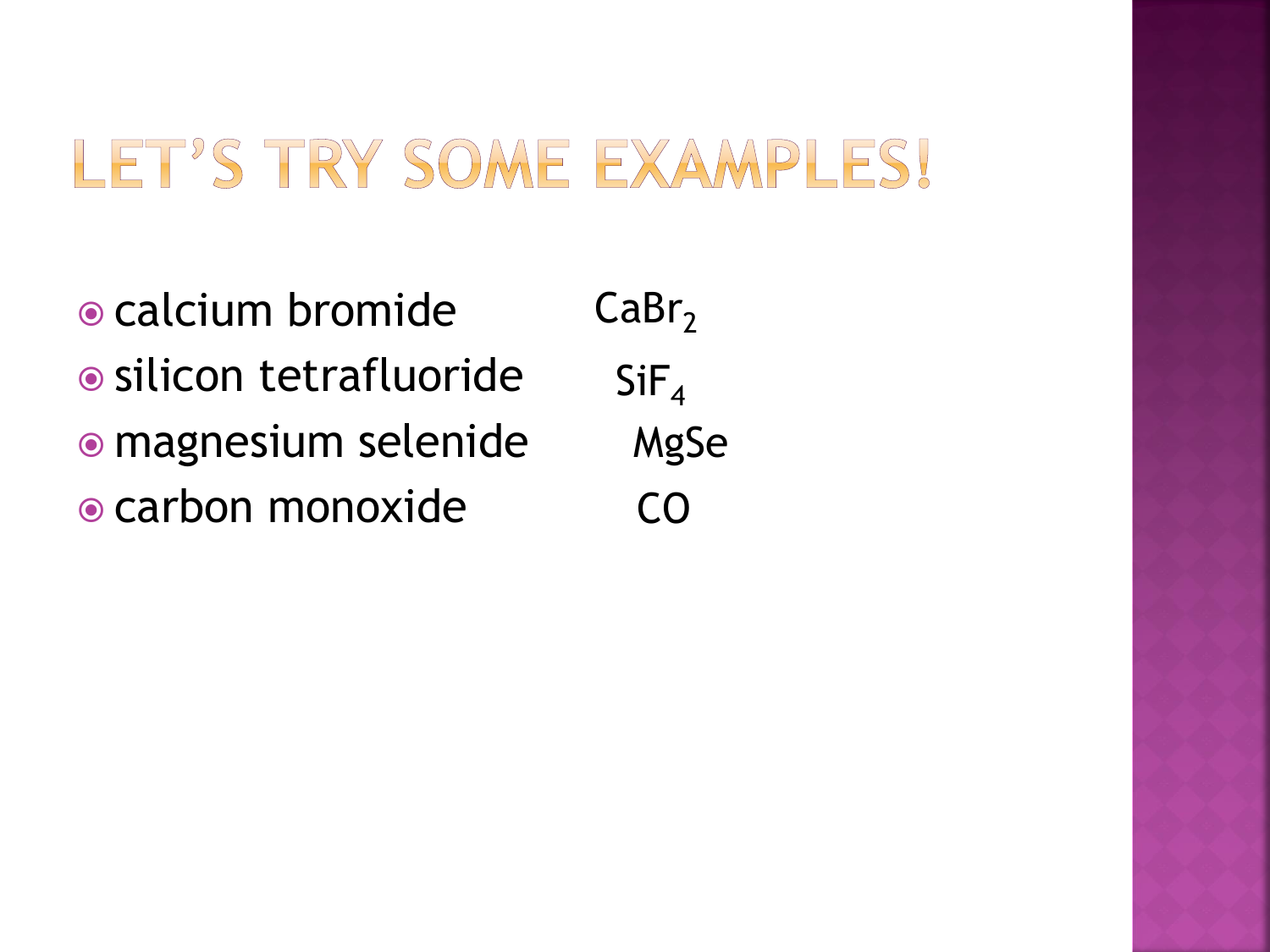# MORE CHARGES

- Copper (Cu): 1+,2+
- $\odot$  Iron (Fe): 2+, 3+
- $\odot$  Zinc (Zn): 2+
- $\odot$  Silver (Ag): 1+
- Lead (Pb): 2+,4+
- $\odot$  Tin (Sn): 2+,4+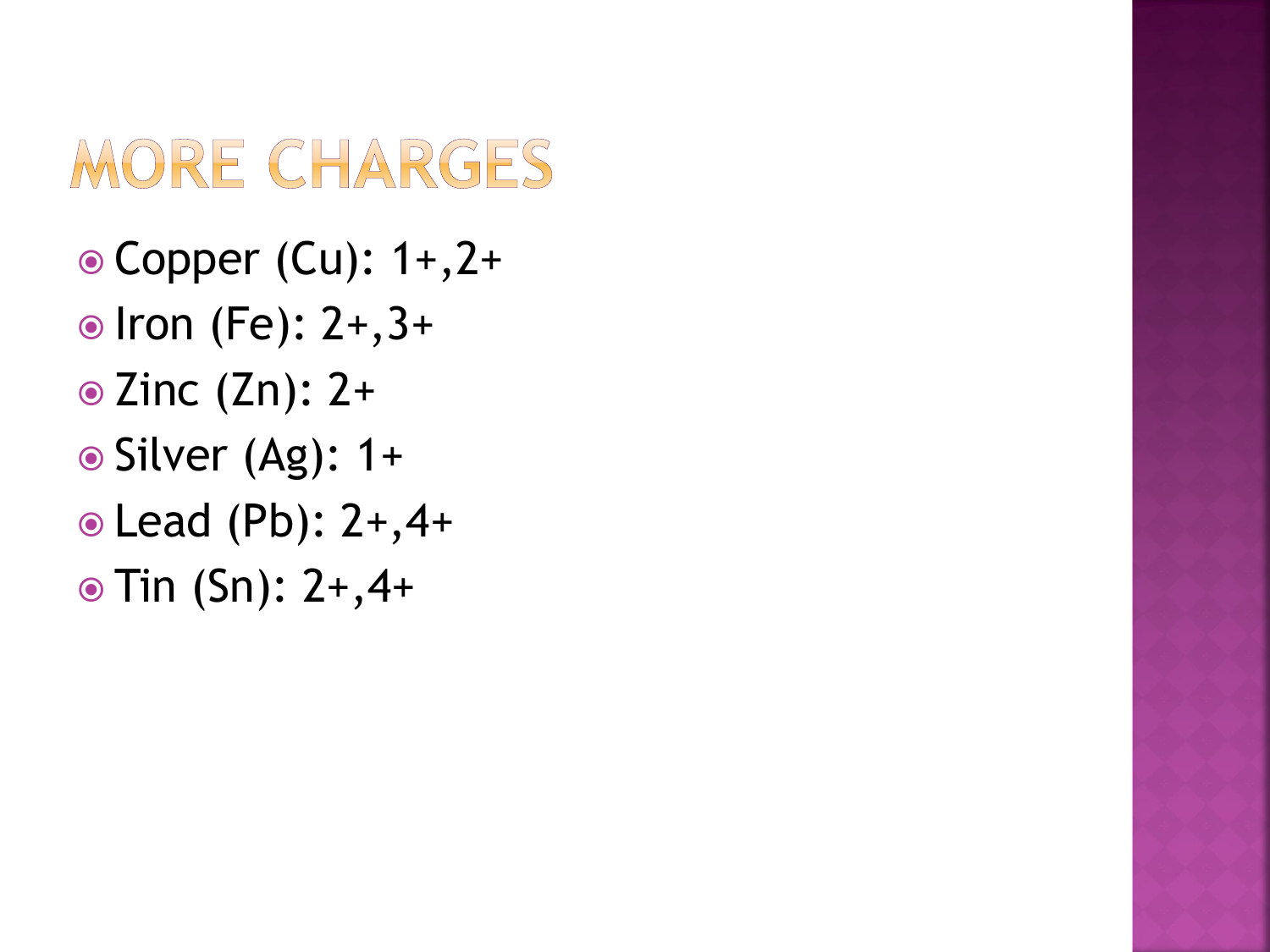## WHAT IF YOUR METAL HAS MULTIPLE CHARGES?

- Indicate the charge using a Roman numeral
- $\bullet$  Example: In CuCl<sub>2</sub>, the copper has a 2+ charge, so it is called copper(II) chloride.

#### • Try these:

- $\blacksquare$  FeN
- $KCl$
- $\blacksquare$  SnF<sub>4</sub>
- $\blacksquare$  PbO<sub>2</sub>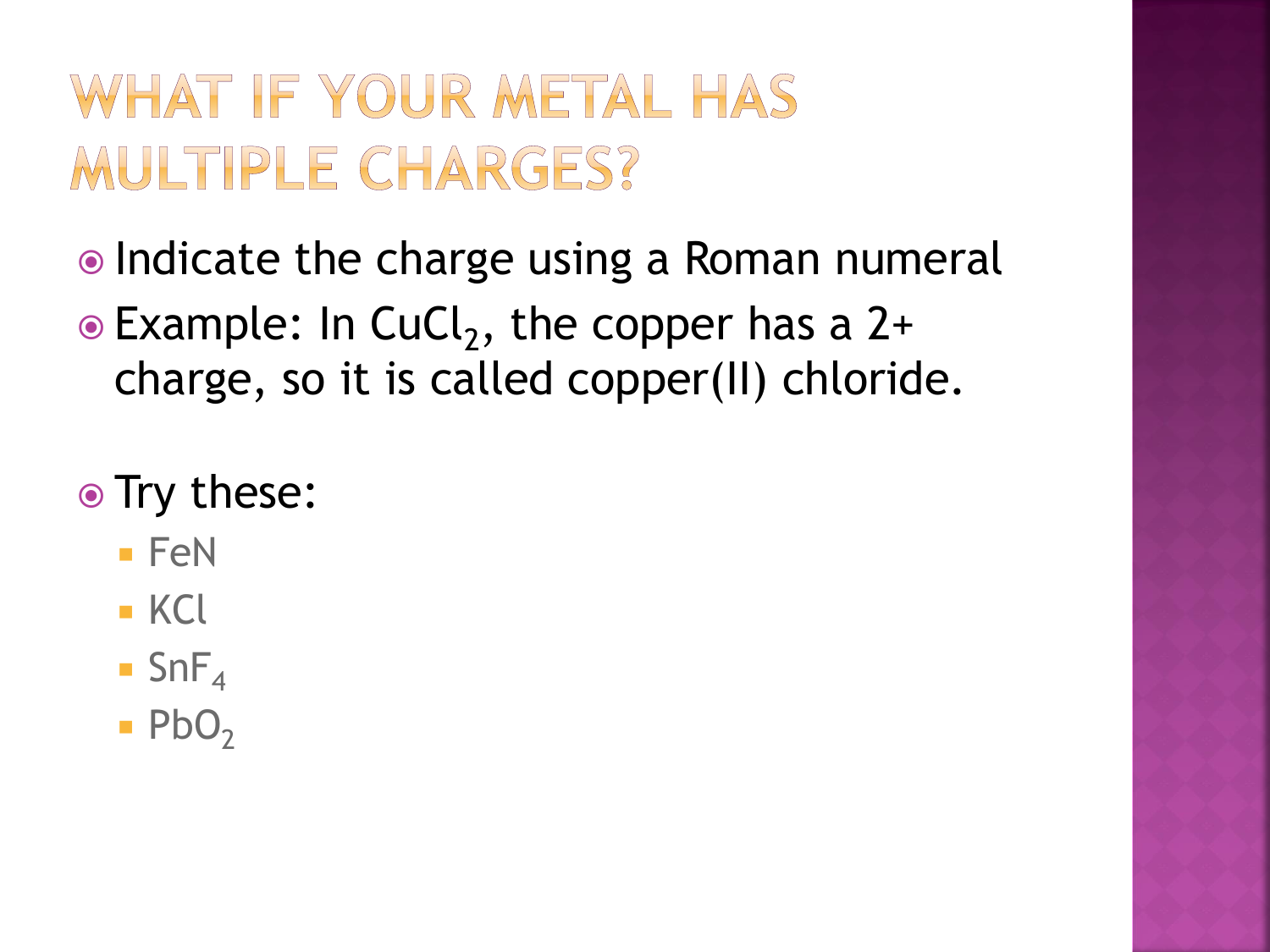#### WRITING FORMULAS/NAMING WITH POLYATOMIC IONS

- Any compound with a polyatomic ion is ionic
- Treat the polyatomic ion like one unit
- If you need more than one polyatomic ion in a formula, put it in parentheses
- Examples:

magnesium chlorate ammonium sulfite  $Pb(NO<sub>3</sub>)<sub>2</sub>$ potassium fluoride

 $Mg(CIO<sub>3</sub>)<sub>2</sub>$  $(NH_4)_2SO_3$ KF lead(II) nitrate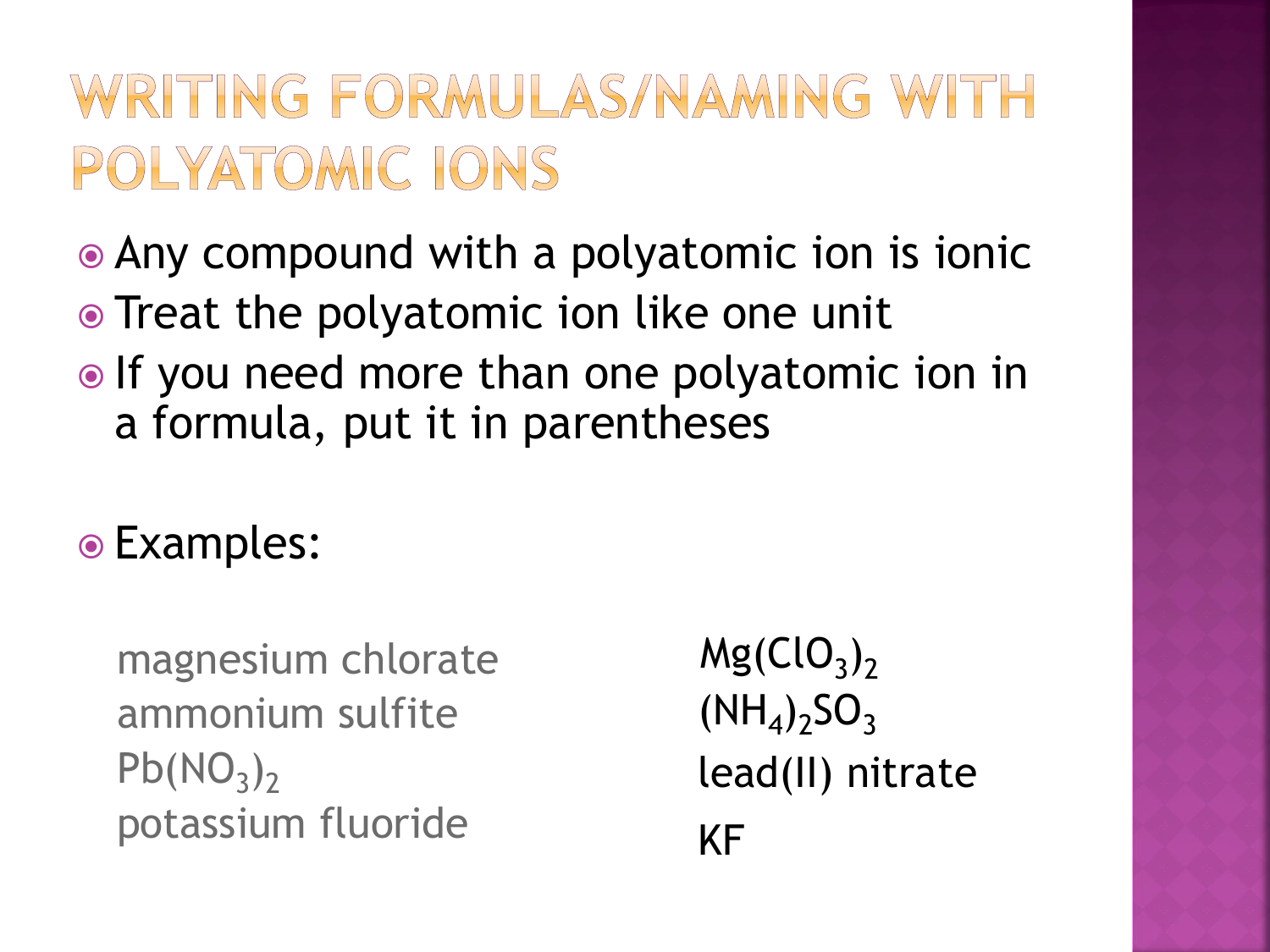## CLASSICAL ("OLD-SCHOOL") NAMING

- Uses Latin roots to indicate elements
- Uses suffixes to indicate charge
	- **ic = larger charge**
	- **ous = smaller charge**
- Example:
	- **Ferric oxide**
	- Iron (III) oxide
	- $\cdot$  Fe<sub>2</sub>O<sub>3</sub>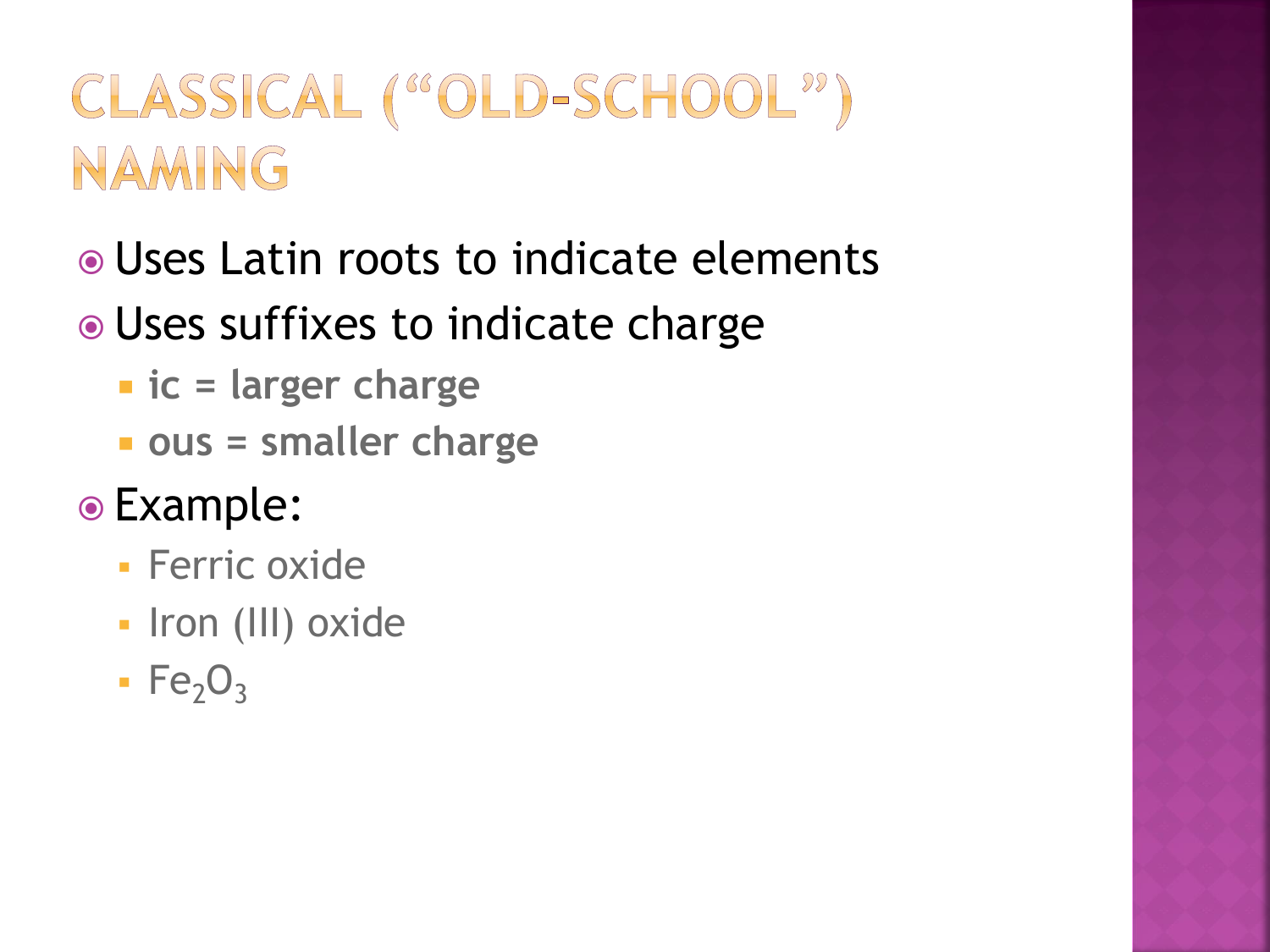## YOU'LL NEED TO KNOW THESE:

- $\bullet$  cupric  $(Cu^{2+})$
- $\odot$  cuprous  $(Cu^+)$
- $\bullet$  ferric (Fe<sup>3+</sup>)  $\bullet$  ferrous (Fe<sup>2+</sup>)
- $\odot$  plumbic (Pb<sup>4+</sup>)  $\odot$  plumbous (Pb<sup>2+</sup>)
- $\bullet$  stannic  $(Sn^{4+})$  $\odot$  stannous  $(Sn^{2+})$